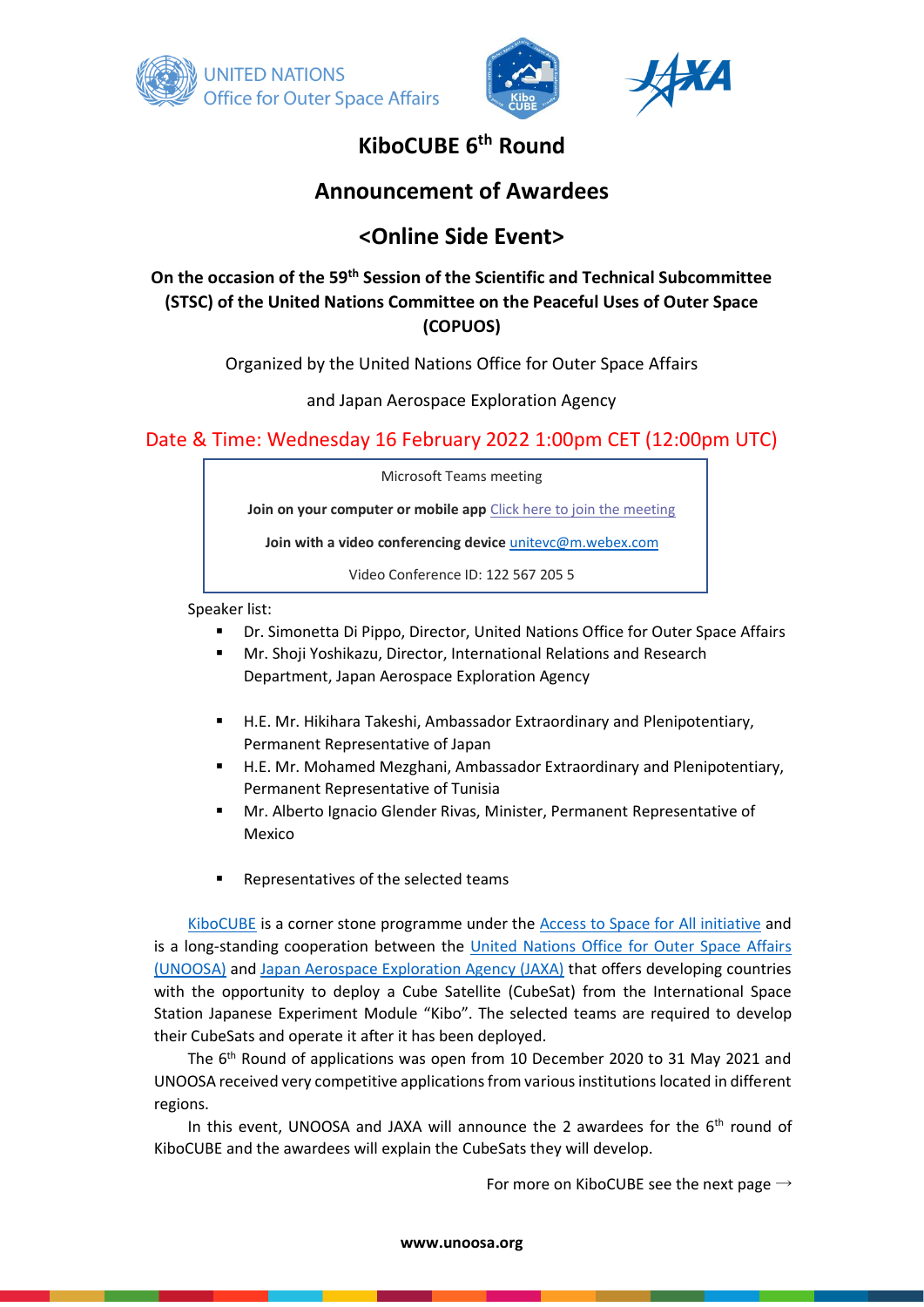





#### *WHAT IS THE [ACCESS TO SPACE FOR ALL INITIATIVE?](https://www.unoosa.org/oosa/en/ourwork/access2space4all/index.html)*



The Access to Space for All initiative is a joint initiative of UNOOSA and space agencies, research institutions and industry to offer access to space research facilities, infrastructure, and information with the aim of developing technical know-how, engineering processes and infrastructure in the areas of hypergravity and microgravity, satellite development and space exploration and promote international cooperation in the peaceful uses of outer space.

#### **HYPERGRAVITY AND MICROGRAVITY SATELLITE DEVELOPMENT** Building capacity for conducting experiments in orbit Building capacity that enables **SPACE EXPLORATION** Hands-on opportunities in the development, deployment, hypergravity and microgravity and operation of satellites from ground to orbit Broadening the engagement in Open source tools Hands-on opportunities for space exploration bridging hands-on and satellite deployment education components Hands-on opportunities to Open source tools bridging engage in space exploration Educational material for hands-on and education building up experiments components Onen source tools Educational material bridging hands-on and supporting the whole education components life-cycle of satellites Educational material for space exploration

## *WHAT IS THE [SATTELITE DEVELOPMENT TRACK?](https://www.unoosa.org/oosa/en/ourwork/access2space4all/SatDev_Track.html)*

The Satellite Development Track helps, in particular developing countries, to gradually acquiring the capability of designing, building, verifying, deploying, operating and decommissioning small satellites in orbit. It also inspires students and professionals to proceed further in Science, Technology, Engineering, and Mathematics (STEM) education.

#### *WHAT IS [KIBOCUBE?](https://www.unoosa.org/oosa/en/ourwork/access2space4all/KiboCUBE/KiboCUBE_Index.html)*

KiboCUBE is a cooperation programme between United Nations Office for Outer Space Affairs (UNOOSA) and Japan Aerospace Exploration Agency (JAXA) which started from 2015. It aims to provide educational or research institutions from developing countries with opportunities to develop a cube satellite (CubeSat) and have it deployed from the International Space Station (ISS) Japanese Experiment Module (Kibo)

#### *WHY KIBOCUBE?*

- CubeSats are affordable to develop, represents an achievable entry point to space activities and can be the **first step for a country in acquisitions of the skills and knowhow needed to develop a space programme**
- The CubeSat will be launched to the ISS as cargo. Therefore, **the vibration is lower and is a more friendly environment for the CubeSat during the launch**, compared to being directly integrated on to the launch vehicle as a payload.
- Through KiboCUBE, **JAXA will bear the cost of the launch of the CubeSat to the ISS and deployment from Kibo,** and during the development, the teams receive administrative support from UNOOSA and technical support from JAXA.

#### **www.unoosa.org**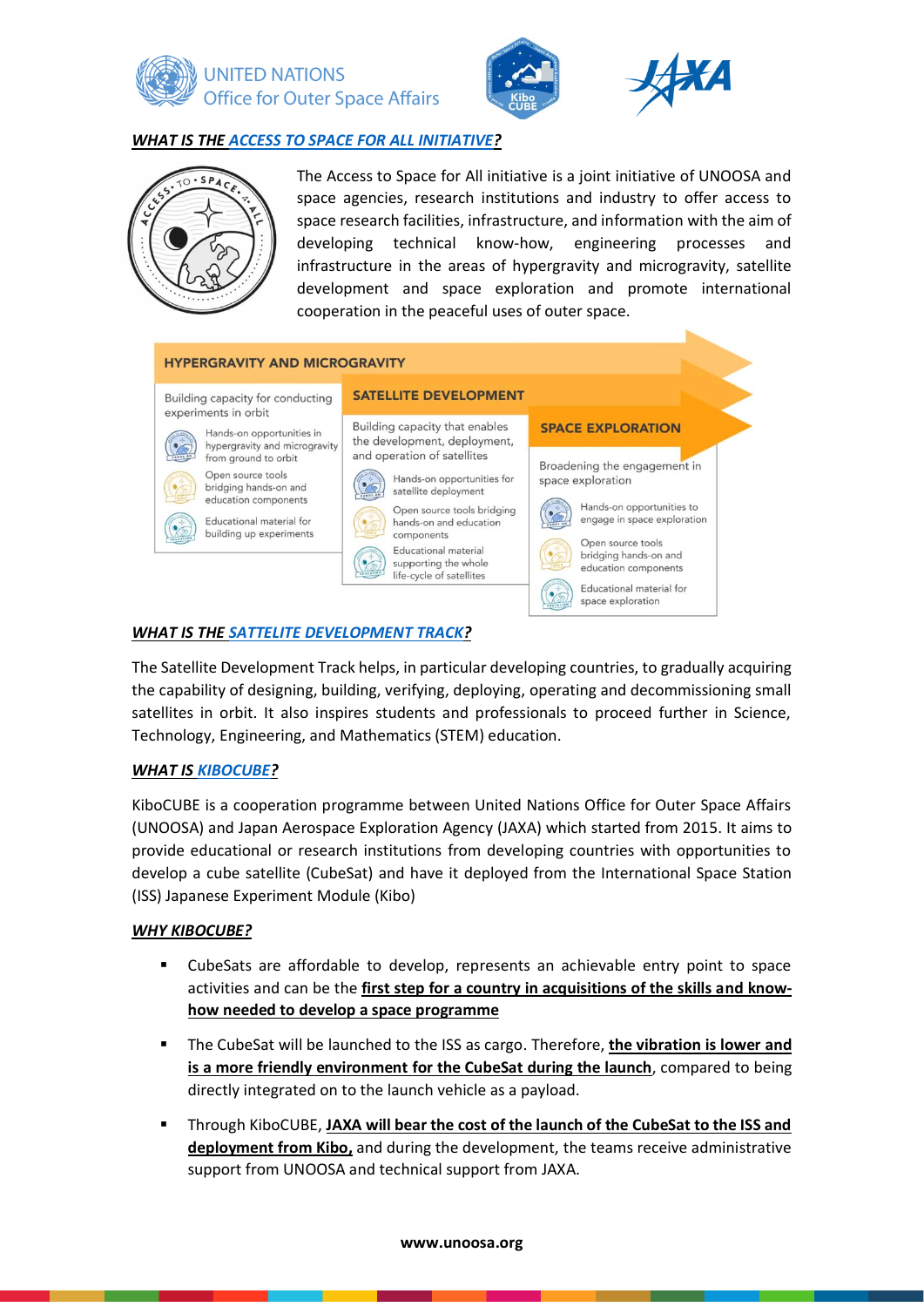





#### *IMPACT OF KIBOCUBE*

KiboCUBE has selected 6 teams in 5 rounds, of which 3 teams have already deployed their CubeSat into space.

|                       | <b>Winner</b>                                                           |   | <b>Objective</b>                                                                                            | <b>Deployed</b> | Launched                    | <b>Selected</b> |
|-----------------------|-------------------------------------------------------------------------|---|-------------------------------------------------------------------------------------------------------------|-----------------|-----------------------------|-----------------|
| 1 <sup>st</sup> round | <b>KENYA:</b><br>University of Nairobi<br>"1KUNS-PF"                    |   | To monitor agriculture and<br>coastal areas                                                                 | 11.05.2018      | 04.2018                     | 08.2016         |
| $2nd$ round           | GUATEMALA:<br>Universidad de Valle<br>De Guatemala<br>"Quetzal-1"       | Ø | To acquire remote sensing data<br>for natural resource<br>management                                        | 29.4.2020       | 03.2020                     | 09.2017         |
| 3rd round             | <b>MAURITIUS:</b><br>Mauritius Research Council<br>"MIR-SAT 1"          |   | To collect thermal infrared<br>images and to test onboard<br>communication                                  | 22.6.2021       | 05.2020                     | 06.2018         |
| 3rd round             | <b>INDONESIA:</b><br>Surya University "SS-1"                            |   | To demonstrate remote<br>communication                                                                      |                 | Currently under development | 09.2018         |
| 4 <sup>th</sup> round | MOLDOVA:<br><b>Technical University</b><br>of Moldova "TUMnanoSAT"      | 臌 | To demonstrate technology and<br>test various components                                                    |                 | Currently under development | 06.2019         |
| 5 <sup>th</sup> round | SISTEMA DE LA<br><b>INTEGRACIÓN</b><br>CENTROAMERICANA<br>"MORAZAN-SAT" |   | To monitor weather variables in<br>remote areas providing early<br>warning during<br>extreme weather events |                 | Currently under development | 12.2020         |

**KiboCUBE** first round awardee: Kenya has transformed its capacities through the initiative, starting with KiboCUBE. In 2018, the University of Nairobi deployed the first satellite of Kenya from the ISS, successfully completing its mission. The Kenya Space Agency was established in 2017 and KiboCUBE played a significant role in the establishment. The Kenya Space Agency went on to apply for other programmes under the initiative and last year, have been chosen for the Bartolomeo programme and the ISONscope programme.



The team, CubeSat and deployer ©JAXA

▪ **KiboCUBE second round awardee: Guatemala** deployed their first satellite in June 2020. They are also expanding their activities by applying to other programmes of the initiative as well, gaining valuable experience. The team at Universidad del Valle De Guatemala conducted a successful outreach program, working with the local media to deliver the information to the entire population, but also through educational workshops to inspire and connect with the youth.



(Left) Development of the CubeSat

(Right) Workshops at schools

©Ivan Castro

▪ **KiboCUBE third round awardee: Mauritius** deployed their first satellite in June 2021. Several capacity-building activities were organized, like an antenna building workshop and a competition to recognize the first schools receiving data from the satellite. This competition was won by an all-female team at the Forest Side SSS Girls School. These